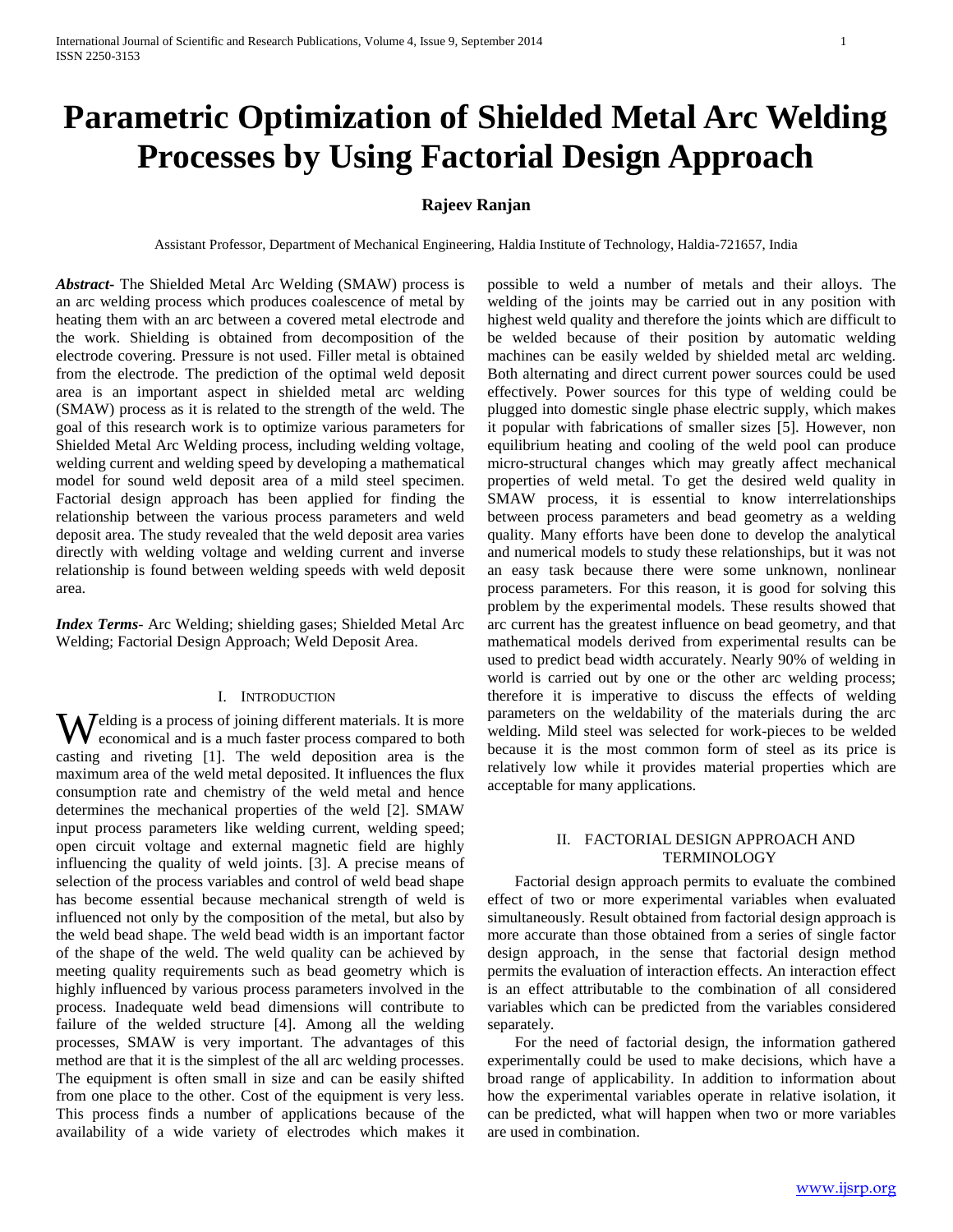In this approach factors may be classified as treatment and classification factors.

 • Classification factors group the experimental units into classes which are homogeneous with respect to what is being classified.

 • Treatment factors define experimental conditions applied to an experimental unit.

 The administration of the treatment factors is under the direct control of the examiner, where as classification factors are not, in sense.

 The effects of the treatment factors are of primary interest to the examiner, where as classification methods are included in an experiment to reduce experimental error and clarify interpretation of the effects of the treatment factors.

 The design of factorial experiments is concerned with answering the following questions:

• What factors should be included?

• How many levels of each factor should be included?

• How should the levels of the factors be spaced?

 • How many experimental units should be selected for each treatment conditions?

 • Can the effects of primary interests be estimated adequately from the experimental data that will be obtained?

 A factor is a series of related treatments or related classifications. The related treatments making a factor constitute the levels of that factor. The number of levels within a factor is determined largely by the thoroughness with which an experimental desires to investigate the factor.

 The dimensions of a factorial experiment are indicated by the number of levels of each factor. For the case of p\*q factorial experiment, PQ different treatment combinations are possible. As number of factors increase, or as the number of levels within a factor increases, the number of treatment combinations in a factorial experiment increases quite rapidly. In an experiment, the elements observed under each of the treatment combinations will generally be a random sample from some specified population. This population may contain potentially infinite number of elements. If n elements are to be observed under each of treatment combination in p\*q factorial experiment, a random sample of npq elements from population is required. The npq elements are then subdivide at random to the treatment combinations. The P potential levels may be grouped in to P levels (p<q) by either combining adjoining levels or deliberately selecting what are considered to be representative levels. When p  $=$  P then the factor is called the fixed factor. When the selection of the p levels from the potential P levels is determined by some systematic, non-random procedure, then also the factor is considered a fixed factor. In this later case, the selection procedure, reduce the potential P levels to p effective levels .Under this type of selection procedure, the effective, potential number of levels of factor in the population may be designated as P effective and P effective  $= p$ . In contrast to this systematic selection procedure, if the p levels of factor A included in the experiment represents a random sample from the potential p levels, then the factor is considered to be random factor. In most

practical situations in which random factors are encountered, p is quite small to relative to P, and the ratio  $p/P$  is quite close to zero. The ratio of the number of levels of a factor in an experiment to the potential number of levels in the population is called the sampling fraction for a factor. In term of this sampling fraction, the definition of fixed and random factors may be summarized as mentioned in Table 1.

#### **Table1. Relationship between Sampling Fraction and Fixed Random Factors**

| Sampling fraction             | Factor               |
|-------------------------------|----------------------|
| $p/P$ or $p/P$ effective $=1$ | A is a fixed factor  |
| $p/P = 0$                     | A is a random factor |

 Cases in which the sampling fraction assumes a value between 0 and 1 do occur in practice. However, cases in which sampling fraction is either 1 or very close to 0 encountered more frequently. Main effects are defined in terms of parameters. Direct estimates of these parameters will be obtainable for corresponding statistics. The main effect for the level is the difference between the mean of all potential observations on the dependent variable at the level and grand mean of all potential observations. The interaction between different levels is a measure of the extent to which the criterion mean for treatment combination cannot be predicted from the sum of the corresponding main effects. From many points of views, the interaction is a measure of the non-addivity of the main effects. To some extent the existence or non-existence of interaction depends upon the scale of measurement. For example, the interaction may not be present in terms of a logarithmic scale of measurement, whereas in terms of some other scale of measurement an interaction may be present. If alternative choices are present, then that scales which leads to the simplest additive model will generally provide the most complete and adequate summary of the experimental data.

#### III. METHODOLOGY

 For this research work, after conducting the related literature survey we found that the among the most important parameters were welding voltage, welding current ,and welding speed. So these three variables were used as treatment variables for the model.

#### **3.1 Treatment Variables:**

- Welding Voltage (V)
- Welding Current (I)
- welding Speed (S)

 For conducting trial runs values or levels of these variables were chosen randomly from an infinite potential level i.e. the sampling fraction for these trials runs was equal to zero, however, we got a rough range of these factors from the literature we surveyed. With the help of these trials runs effective, representative's levels were developed for each factor (variables). The numbers of levels to be included in the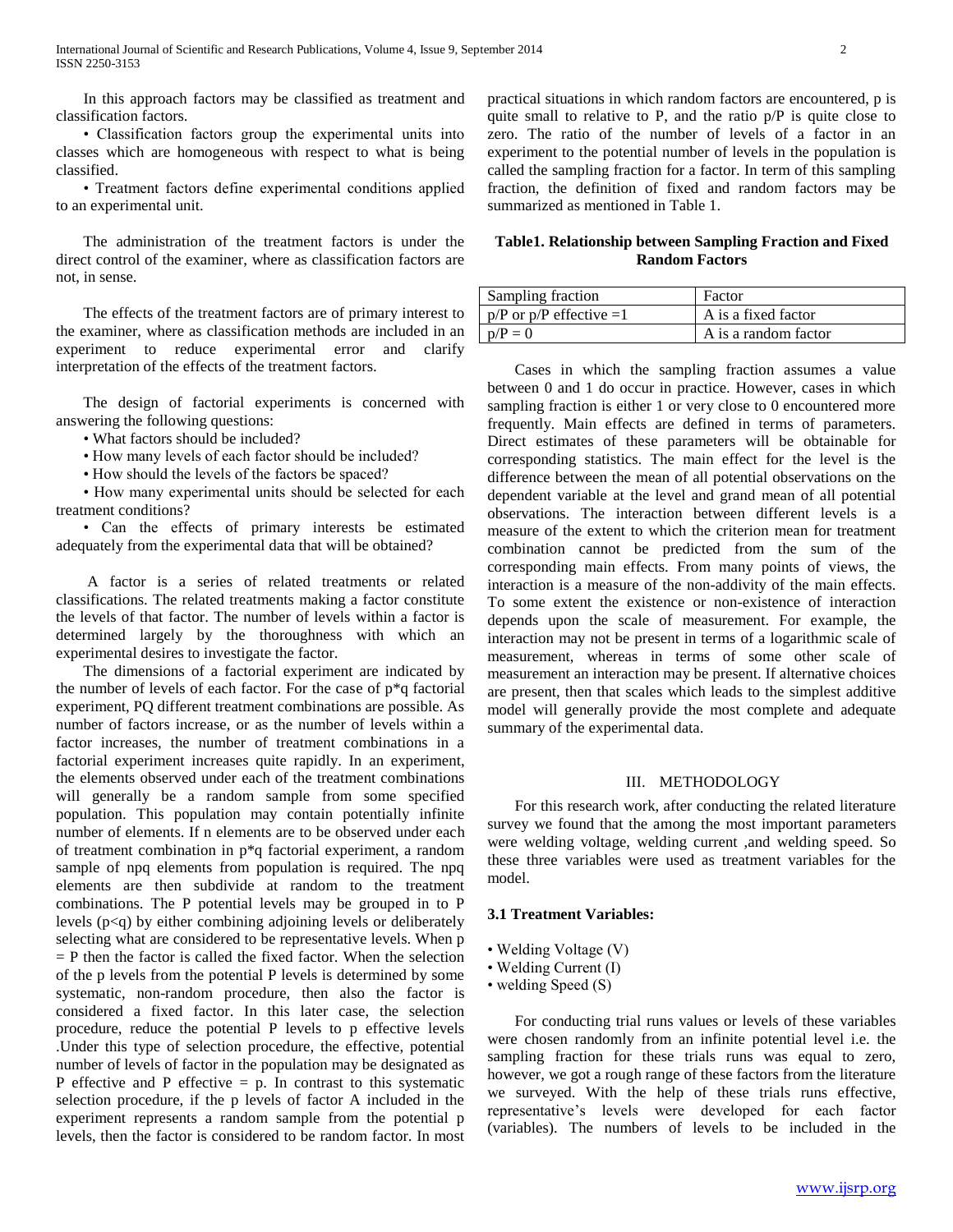experiment were chosen for each factor as per the design. These numbers of levels were two for each so as per the definition it is a  $2^{n}$  (=2\*2\*2) factorial experiment. Where n is number of factors. If full factorial approach had been practiced, the number treatment combination would have been 8. The levels for each factor were the highest value and the lowest value of the factors in between and at which the outcome was acceptable. These values were outcomes of trials runs. Highest value has been represented by '+' and the lowest value has been represented by '-' as mentioned in Table 2. As per the design matrix the final runs were conducted and the response i.e. the weld deposit area was measured and noted down against each combination. Then the values of different coefficients were calculated as per the modeling. These values of coefficients represent the significance of corresponding factors (variable) on the response.

#### **3.2 Design Matrix:**

| S. No. | Voltage (V)    | Current (I) | Speed $(S)$<br>$X_3$ |
|--------|----------------|-------------|----------------------|
|        | $X_1$          | $\rm X_2$   |                      |
|        | $\overline{ }$ | $^{+}$      |                      |
| 2.     |                | $+$         |                      |
| 3.     | $^+$           |             |                      |
| 4.     |                |             | $^{+}$               |
| 5.     | $^{+}$         | $^{+}$      |                      |
| 6.     |                | $^{+}$      |                      |
| $\tau$ | $^{+}$         |             |                      |
| 8.     |                |             |                      |

## **Table2. Model showing the treatment variables**

#### IV. . MATHEMATICAL MODEL DEVELOPED

Assuming the values of responses as  $y_1$ ,  $y_2$ ,  $y_3$ ,  $y_4$ ,  $y_5$ ,  $y_6$ ,  $y_7$ ,  $y_8$  against the treatment combinations 1, 2, 3, 4, 5, 6, 7, 8 respectively (as per the S. No. in the matrix design) Y as the optimized value of response (i.e. left hand side in the equation used for the showing the relation among the factors and the response). Relation between main effects interactions effects and the response has been shown in the following equation:

$$
Y = b_0 + b_1X_1 + b_2X_2 + b_3X_3 + b_{12}(X_1X_2) + b_{13}(X_1X_3) + b_{23}(X_2X_3)
$$

Here Y is the optimized weld deposit area,  $y_i$  (i = 1 to 8) is the response of the ith treatment combination,  $b_0$  is the mean of all the responses,  $b_i$  (j =1 to 3) is the coefficient of jth main factor  $(j = 1$  for voltage, 2 for current, 3 for speed), and  $b_{ik}$  ( $j$ , k=1 to 3) is the coefficient for interaction factor. Values of all these coefficients were calculated as followings:

$$
b_0 = \Sigma y_i / 8 = [(y_1+y_2+y_3+y_4+y_5+y_6+y_7+y_8)]/8
$$

| $b_1 = [(y_1-y_2+y_3-y_4+y_5-y_6+y_7-y_8)]/8$                             | $[(y_1+y_3+y_5+y_7)-$<br>$=$                                             |
|---------------------------------------------------------------------------|--------------------------------------------------------------------------|
| $(y_2+y_4+y_6+y_8)/8$                                                     |                                                                          |
| $b_2 = [(y_1+y_2-y_3-y_4+y_5+y_6-y_7-y_8)]/8$                             | $[(y_1+y_2+y_5+y_6)]$<br>$=$                                             |
| $(y_3+y_4+y_7+y_8)/8$                                                     |                                                                          |
| $b_3 = [(y_1+y_2+y_3+y_4-y_5-y_6-y_7-y_8)]/8$                             | $[(y_1+y_2+y_3+y_4)$ -<br>$=$                                            |
| $(y_5+y_6+y_7+y_8)/8$                                                     |                                                                          |
| $b_{12} = [(y_1-y_2+y_3+y_4+y_5+y_6+y_7+y_8)]/8$                          | $=$ $[(y_1+y_4+y_5+y_8)$ -                                               |
| $(y_2+y_3+y_6+y_7)/8$                                                     |                                                                          |
| $b_{13} = [(y_1-y_2+y_3-y_4-y_5+y_6-y_7+y_8)]/8$                          | $=$ [(y <sub>1</sub> +y <sub>3</sub> +y <sub>6</sub> +y <sub>8</sub> ) - |
| $(y_2+y_4+y_5+y_7)/8$                                                     |                                                                          |
| $b_{23} = [(y_1+y_2-y_3-y_4-y_5 - y_6+y_7+y_8)]/8 = [(y_1+y_2+y_7+y_8) -$ |                                                                          |
| $(y_3+y_4+y_5+y_6)/8$                                                     |                                                                          |

#### V. RESULTS

 Using the half factorial approach following are the optimized values of treatment variables obtained as mentioned in Table 3.

**Table3. Optimized Shielded Metal Arc Welding Parameters**

| S. NO. | Voltage        | Current $(I)$ | Speed (S) | Response                 |
|--------|----------------|---------------|-----------|--------------------------|
|        | V)             | in amperes    | mm/sec.   | (WDA)                    |
|        | in volts $X_1$ | $X_2$         | $X_3$     | in mm <sup>2</sup> $Y_i$ |
|        | 24             | 100           | 60        | 23.80                    |
| 2.     | 20             | 100           | 60        | 21.74                    |
| 3.     | 24             | 90            | 60        | 23.38                    |
| 4.     | 20             | 90            | 60        | 21.34                    |
| 5.     | 24             | 100           | 40        | 24.36                    |
| 6.     | 20             | 100           | 40        | 22.28                    |
| 7.     | 24             | 90            | 40        | 23.94                    |
| 8.     | 20             | 90            | 40        | 21.86                    |

 Now as per the equations mentioned earlier the values of different effects can be calculated as below:

 $b_0 = 19.793$  $b_1 = 1.0325$  $b_2 = 0.2075$  $b_3 = -0.2725$  $b_{12} = 0.0025$  $b_{13} = -0.0075$  $b_{23} = -0.0025$ 

 So the actual model could be represented by following equation:

 $Y = 19.793+ 1.0325X_1 + 0.2075X_2 + (-0.2725)X_3 +$  $(0.0025)(X1X2) + (-0.0075)(X1X3) + (-0.0025)(X2X3)$ 

 The results of present investigation show the influence of treatment variables (Welding Voltage, Welding Current and Welding Speed) on welding deposition area (WDA) as shown in Fig. 1.